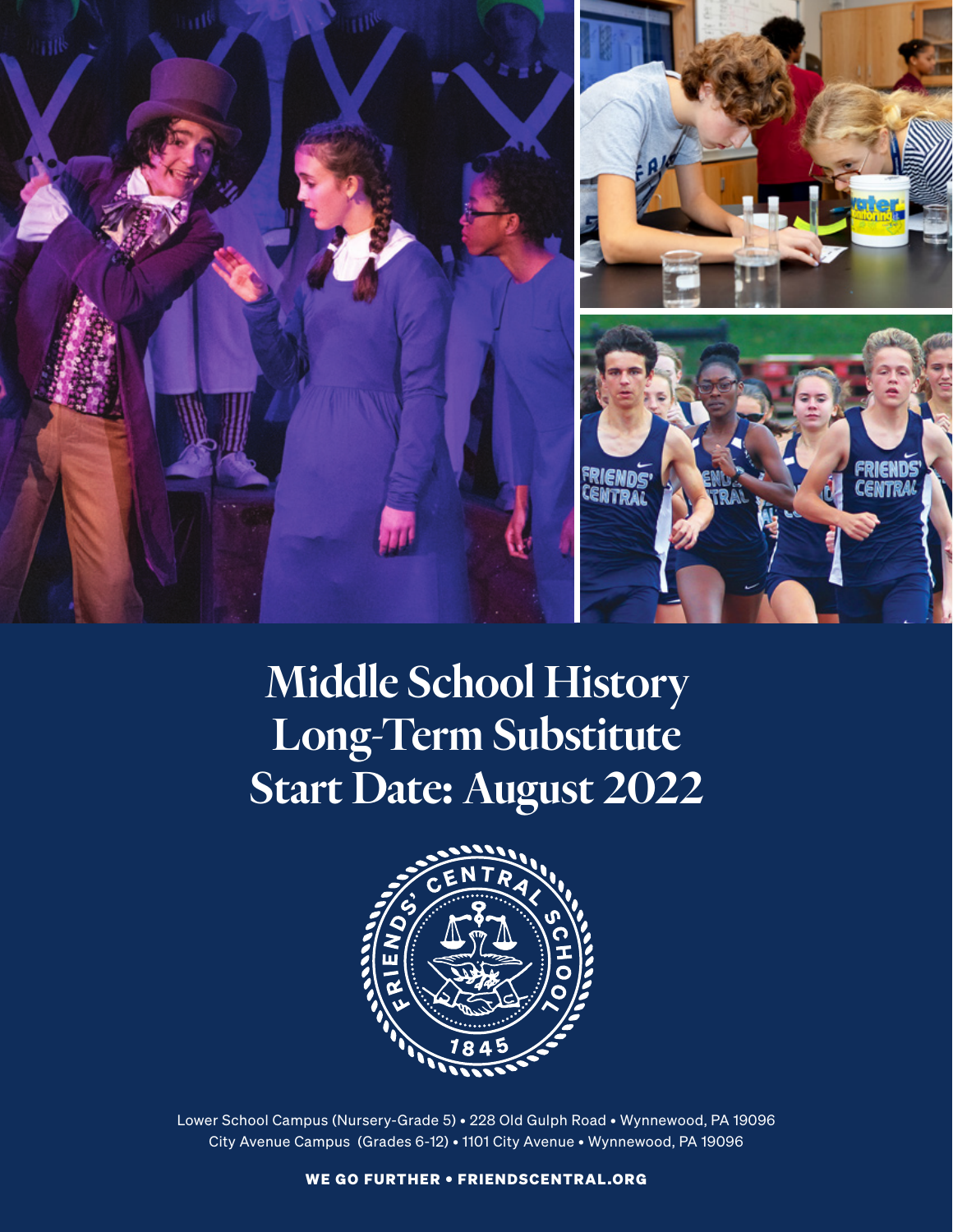## **Friends' Central School Overview**

Friends' Central School is an independent, coeducational Quaker day school founded in 1845 and serving approximately 775 students in Nursery through grade 12. Located in the Philadelphia suburbs, the School has two campuses. The Middle & Upper Schools are located just outside of West Philadelphia in Wynnewood, and the Lower School is on our Old Gulph Road campus in the heart of Wynnewood.

The exceptional faculty at Friends' Central offers a curriculum that cultivates the intellectual, spiritual, and ethical growth of our students. Our pedagogy is grounded in continuing revelation, reflection, integrity, and a willingness to accept responsibility. From Nursery to grade 12, our students participate in a process designed to foster creative, critical, and flexible thinking, along with compassion. As they transform from playful children to skilled, self-possessed teenagers, they are always intellectually curious and engaged thinkers. Friends' Central prepares graduates to succeed in college and in life.

## **Middle School History Teacher - Maternity Leave Long-Term Substitute**

Friends' Central Middle School seeks a teacher of history for grade 8. This is a temporary, maternity leave replacement from August 24, 2022 through December 2, 2022. Ideal candidates will be highly motivated, hard-working and flexible, demonstrate a desire to learn, show initiative and an ability to connect with students. Reporting directly to the Middle School principal, this teacher will be responsible for four sections of 8th grade History and act as an advisor to a group of students.

The ideal candidate will have a degree in history or education, be committed to providing for the developmental needs of this age group, and possess strong classroom management skills. This person will also have responsibilities beyond the classroom, including serving as an advisor to a small group of 8th graders, facilitating a weekly club and supervising a weekly service project.

### **Primary Responsibilities**

- Teach the History 8 curricula, which covers 19th and 20th century American History
- Assess students' progress and performance, including writing mid-semester reports
- Communicate with teachers and parents regarding student needs and progress
- Attend grade level team meetings and faculty meetings
- Act as a point person and advocate for a small group of 8th grade advisees
- Act as a faculty advisor for a Middle School club and service project